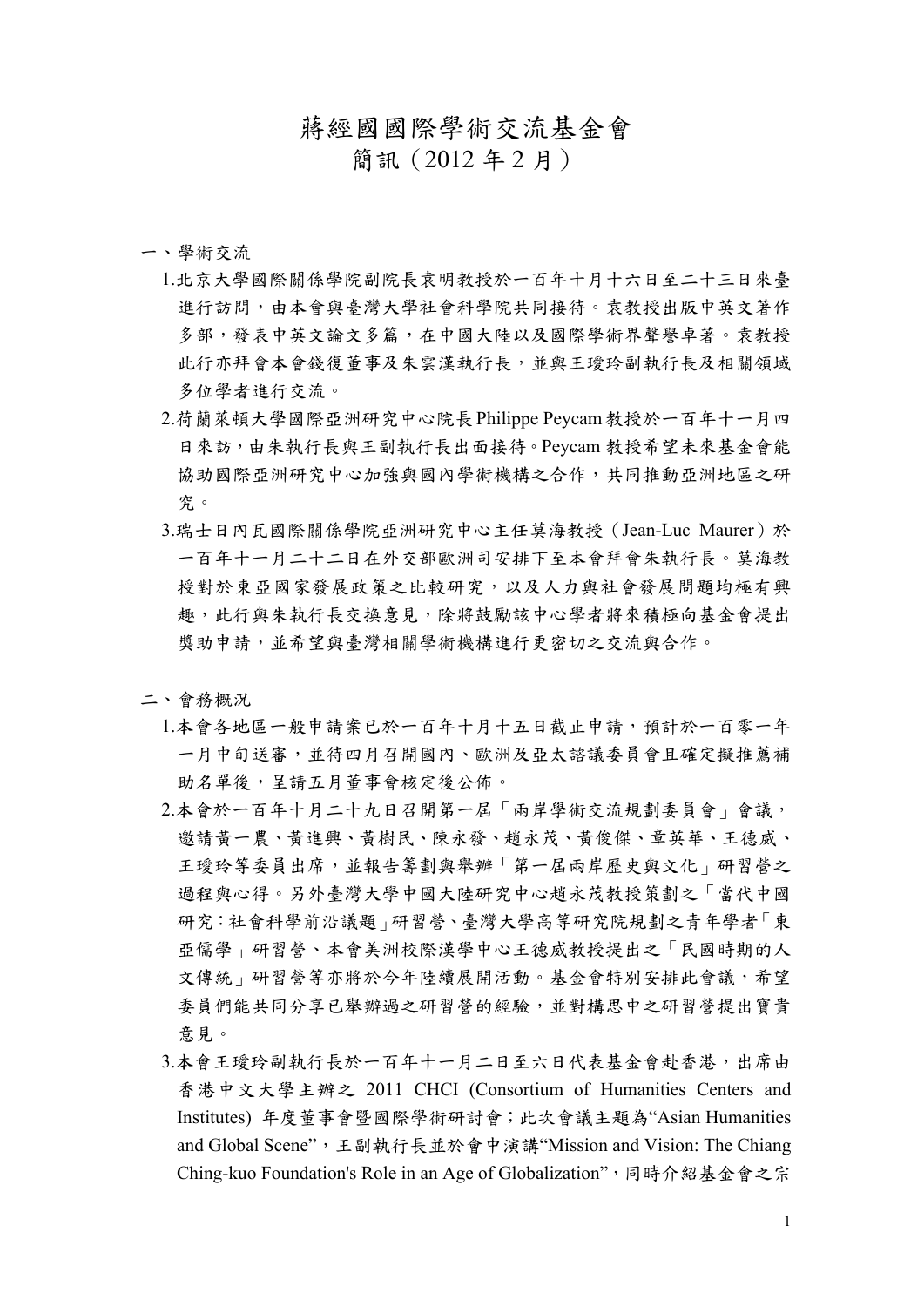旨、使命與願景。

- 三、海外漢學中心活動概況
	- 1.蔣經國基金會美洲校際漢學中心
		- 美洲校際漢學中心去年下半年重要活動內容如下:
		- A.第十屆國際青年學者漢學會議於一百年八月十五日至十八日在美 國加州大學聖地牙哥校區舉行,今年會議議題為「臺灣:作為跨文 化的中心」,共有十八位博士及碩士研究生於會中宣讀論文,並針 對一系列不同議題進行熱烈討論。此為青年學者漢學會議自 1993 年舉辦以來,極為成功的一屆。
		- B.中國傑出流亡詩人、作家廖亦武於一百年九月二十日,在哈佛大學 費正清中心演講廳進行一場名為「公共知識分子在中國以及海外的 角色」之演講。除富有遠見卓識之對話外,廖亦武先生亦於演講現 場演奏笛子,並於問答環節後,吟誦自己作品「大屠殺」。
		- C.一百年九月七日,當代藝術家兼導演張秉堅先生於哈佛大學放映其 拍攝之關於毛澤東模仿者的紀錄片,《現成品》;此部紀錄片通過 兩位模仿者的表演,來反思「偉大的舵手」在當下中國的意義。當 天約有八十多位觀眾參與討論,討論問題主要圍繞於紀錄片之製作 過程以及中國政府對這些毛澤東模仿者之反應。
		- D.一百年十一月一日,兩位重量級中國作家蘇童和徐小斌造訪哈佛 大學,參與名為「文學與救贖:對話蘇童、徐小斌」之討論會;兩 位作家分別作了十五分鐘的發言,分享並談論其對於文學的看法。
		- E.一百年十一月四日至五日,主題為「帝國之後的中國:紀念 1911」 的國際會議於哈佛大學舉行,共有將近兩百位來賓與會。本次會議 是為紀念晚清辛亥革命一百周年而舉行,會議聚集來自不同學科領 域之優秀學者,除配合此一極富歷史意義之紀念活動外,亦重新審 視辛亥革命所代表之國際政治、語言、藝術以及文化的歷史遺產作 用。
		- F.「第三屆國際史記會議:史記及史記之外」於一百年十二月二日至 五日於捷克布拉格查理斯大學舉行。此會議由蔣經國基金會查理斯 大學蔣經國國際漢學中心主辦,而北美地區與會者之旅費則由蔣經 國基金會美洲校際漢學中心贊助。
		- G.工作坊方面,本會贊助之哥倫比亞大學「早期中國學術講座」於 一百年十月一日已邁入第九年;此次會議有兩個特色演講,包括佛 羅里達亞特蘭大大學 Kenneth Holloway 教授之〈從固有到超越: 《論語》和《老子》之間的「性自命出」哲學〉,以及紐約布魯克 林學院 Andrew Myer 教授之〈士之賤也,亦甚矣:戰國時期貴族 身份的危機和協商〉,兩篇文章均對中國早期思想史上的一些重要 問題提出新見解,亦引起學者和研究生們熱烈討論。此外,加拿大 麥吉爾大學東亞研究中心則是在最近十年道教研究成果的基礎上 (如《道藏通考》等),除結合最新的田野調查發現,並邀請學者 們共同探索現代各地(中國、臺灣及東南亞)道教的儀式傳統與道 藏及其他道教文獻資料間的關聯上,設立了「道教與民間宗教系列 講座」。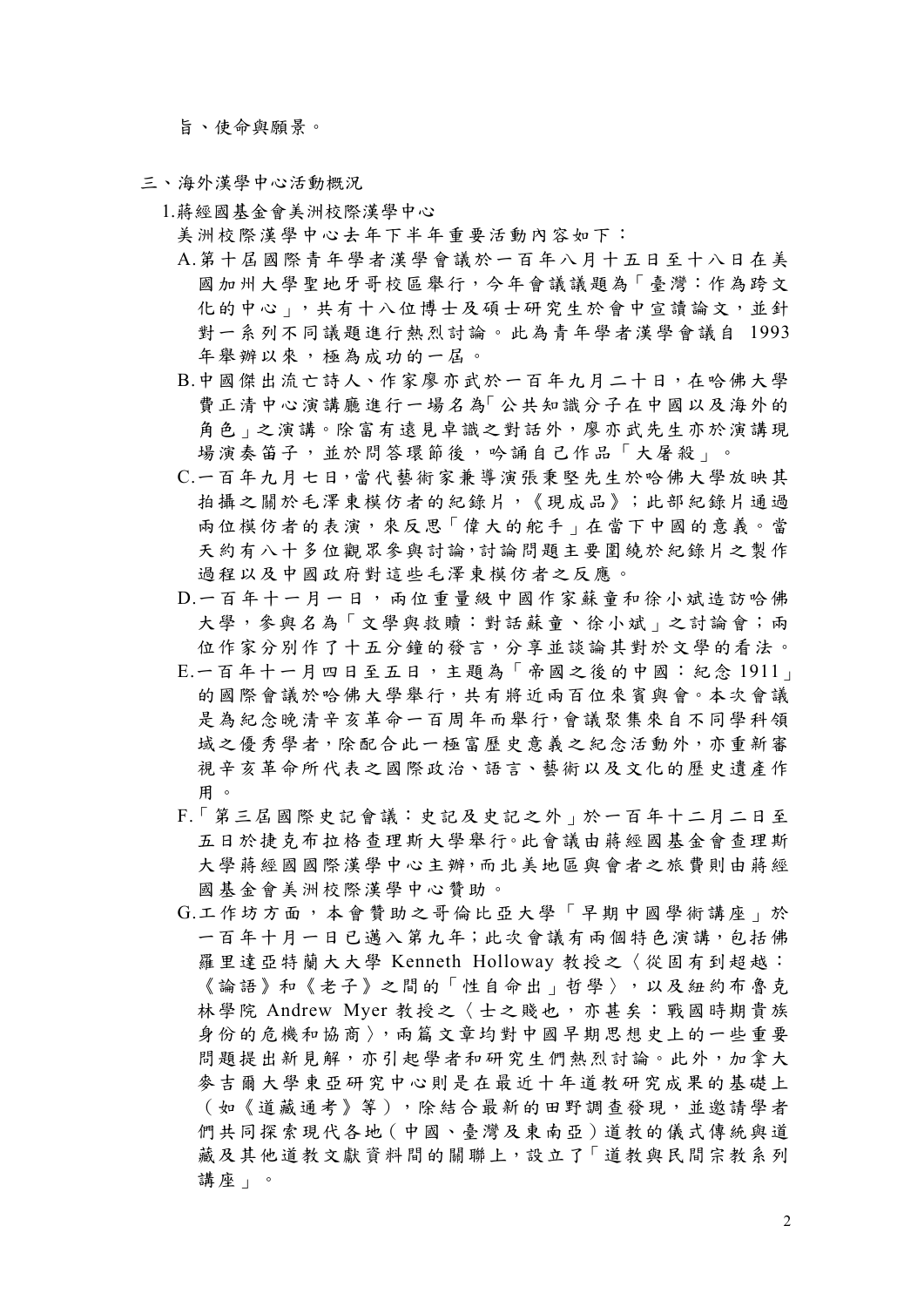- H.出版活動方面,齊邦媛教授紀念式的回憶錄《巨流河》,日譯本 已由日本作品社於一百年出版。齊教授對於臺灣文學的傾心投入與 宣傳,在臺灣文學史上已留下重要印記。
- 2.蔣經國基金會查理斯大學蔣經國國際漢學中心
	- 去年下半年中心活動包括邀請學者進行短期講學、舉辦學術研討會或工作 坊、出版補助、研究計畫補助以及研究生出國參加研討會、圖書館訪問補助 等項目。
	- A.短期講學方面,邀請臺灣大學鄭毓瑜教授開設「從比較的觀點閱 讀中國詩」講座課程,並請到兩位布拉格學者以不同觀點比較希臘 抒情詩和中國抒情作品。此外,亦邀請臺南藝術大學徐小虎教授主 講「水墨畫的過去與現在:帝制中國和臺灣的美感與技巧」,以及 香港教育大學陳國球教授主講「明清中國對唐詩的接受」。
	- B.與本會「美洲校際漢學研究中心」以及佛光大學合作,共同舉辦一 場關於《史記》之國際會議,"Shiji and Beyond - Third International Conference on Shiji"。
	- C.邀請不同地區學者以一日座談方式進行漢學研討,包括法國國家科 學研究中心 (Centre National de la Recherche Scientifique, CNRS) Alain Forest 教授, 主講 "Chinese Impact in the Modernization Process in Early 20th Century Indochina";法國國立東方語言文化 學院 (Institut National des Langues et Civilisations Orientales) Lara Maconi 教授, 主講 "Portrayals of Tibet in Contemporary Sino-Tibetan Literature",以及美國普林斯頓大學 Martin Kern 教 授,主講"Authorship in Early China"。
	- D.旅費補助方面,Brno University 之 Dušan Vávra 於一百年七月九日 至十一日赴英國牛津大學參加"Research Training in Old Chinese: Old Chinese Grammar and Semantics"研討會;查理斯大學之 Lukas Zadrapa 於一百年九月十二日至十六日赴義大利 Ca' Foscari University 參加"7th Annual Conference of European Association of Chinese Linguistics"研討會;查理斯大學之 Ondřej Klimeš 於一百 年十月二十四日至二十五日赴巴黎參加"Perspectives on China's Borderlands, 17th - 21st Centuries"研討會。中心主任羅然(Olga Lomová)教授受邀於一百年十月二十日至二十一日赴拉脫維亞里 加出席國際研討會「東亞版圖與語言(Landscape and Language in East Asia)」。
	- E.補助 Ondřej Klimeš 進行博士後研究;Klimeš 先生專長於現代中國 研究,其博士論文探討維吾爾語料中所呈現之早期維吾爾民族主 義。
	- F.出版補助方面,中心贊助由 Nina Kopp 所撰寫之 *Hnewo Teyy The Sacred Book of Nuosu* 之出版。
- 3.香港中文大學—蔣經國基金會亞太漢學中心
	- 中心主任蘇基朗教授已於一百年二月榮退,目前由歷史系講座教授科 大衛(David Faure)教授擔任主持人。中心去年下半年活動如下: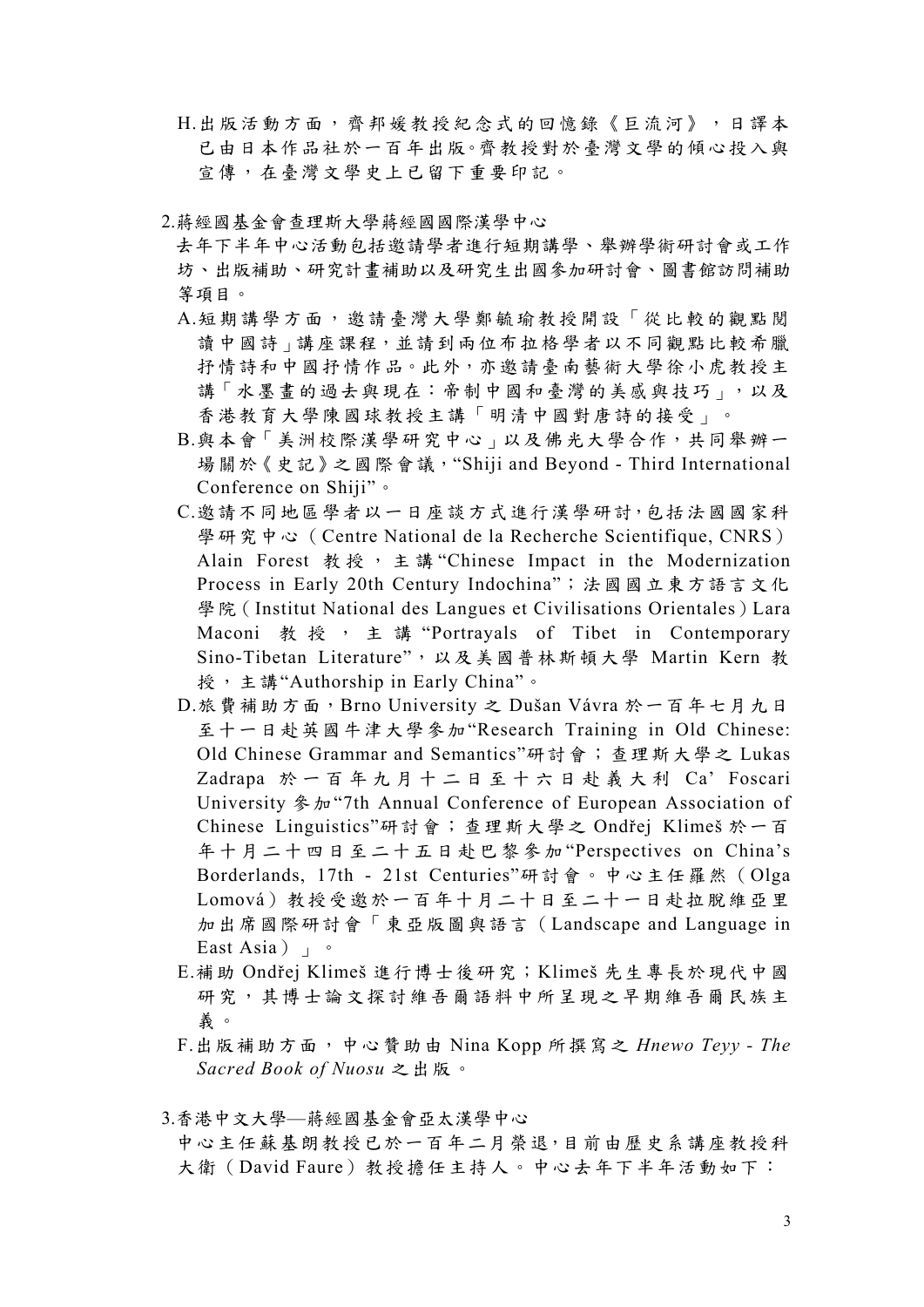- A.「明清研究新視野講座系列」第十七講已於六月二十四日舉行, 由美國衛斯理女子學院中文系魏愛蓮講座教授(Ellen Widmer)主 講"Between Yesterday and Tomorrow: Guixiu and Modern Media 1872-76"。第十八講於十月二十四日舉行,由香港教育學院語文學 院院長陳國球教授主講「『抒情』的傳統:一個文學觀念的流轉」。 此二講座均吸引文學、歷史、藝術史等領域之研究生熱情參與。
- B.重點研究計畫「地方歷史與承傳」,其下半年度活動圍繞著「現代 中國的歷史人類學」主題進行。截至一百年十一月底,已舉辦六場 演講、兩場工作坊,及一場研究生討論會。十一月二十三日至二十 四日並與香港崇基學院合辦"Constructed Space in Chinese Villages and Market Towns"研討會,共有十六篇相關主題論文發表。目前 有三位計畫成員之新書即將出版,包括吳正芳《徽州傳統村落社 會——白楊源》、蔡志祥《香港新界的正一清醮儀式與科儀》,以 及譚偉倫編著之 *Anthology and Religious Rituals in Chinese Local Society*。
- C.重點研究計劃「法律與社會」,已於一百年十二月七日至九日,在 香港中文大學召開"Legal Transplant: Technicalities, Language, and Culture: An International Symposium on Comparative Legal Culture"研討會。本次會議邀請香港、日本、中國大陸及臺灣約十 七位相關領域重要學者,從比較法學之角度,探討近代中國法律文 化之發展及與西方法律傳統之交流。
- 四、一百年度第一期獎助名單
- (一)國內地區獎助名單
- A. 國際合作學術研討會類
- 1.蔡龍保

臺北大學歷史學系與日本立教大學老川慶喜共同合作 「『近代東亞的區域交流與秩序重編』國際學術研討會」 "Regional Exchange and Reorganization of Order in East Asia" 補助金額:NT\$500,000 執行期限:1 年

2.韓碧琴

中興大學中國文學系與馬來西亞拉曼大學許文榮共同合作

「第九屆通俗文學與雅正文學——『話語的流動』國際學術研討會」

"The Ninth International Conference on Popular and Classic Literature -- Flow of Discourses"

補助金額:NT\$300,000

執行期限:1 年

(二)美洲地區獎助名單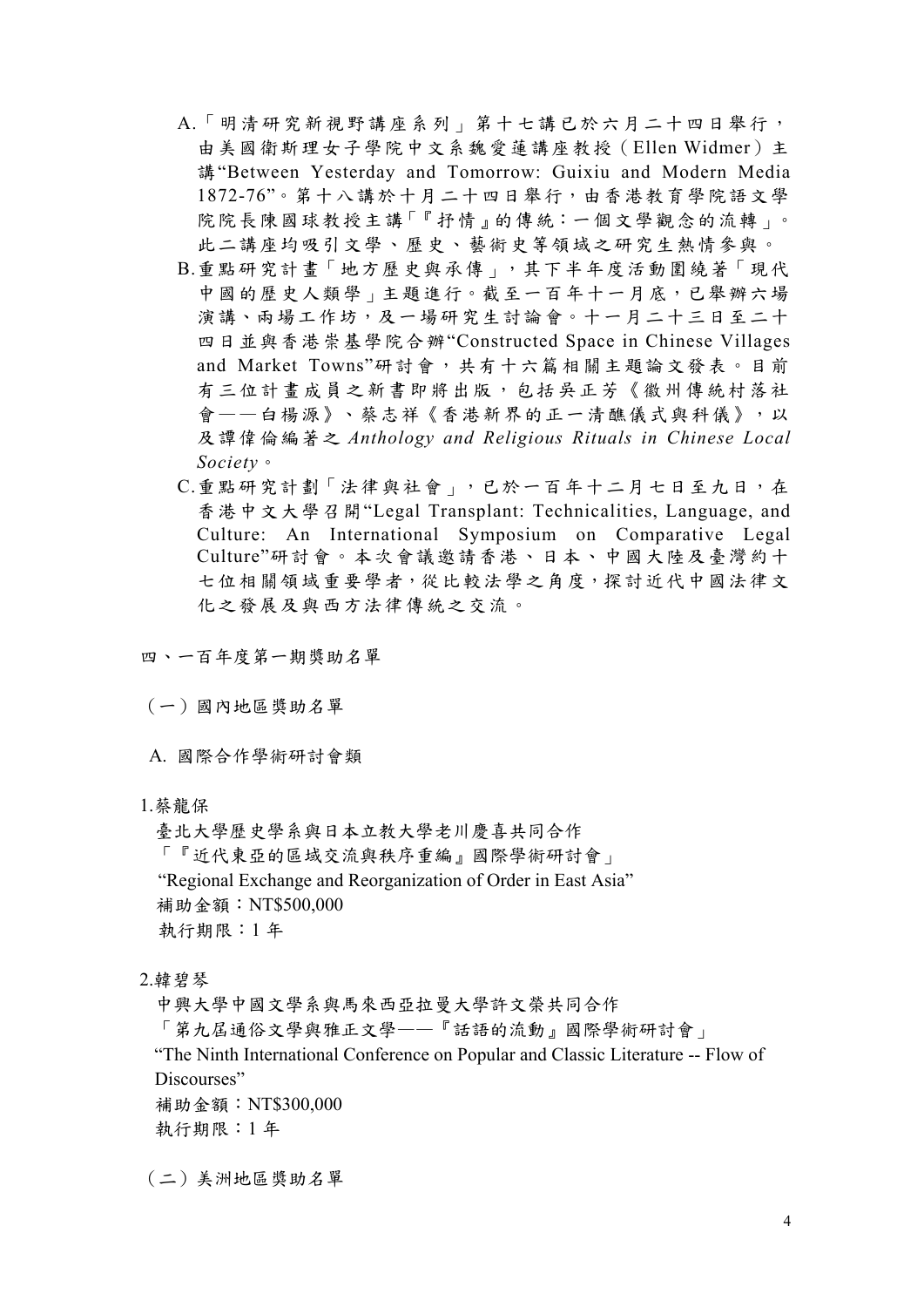A. 學術研討會類

1. Bridie Andrews(吳 章) 本特利大學 Bentley University "Understanding Chinese Medical Literature" 補助金額:US\$24,820 補助期限:1 年

B. 出版計畫類

1. Mai Shaikhanuar-Cota

康乃爾大學東亞研究學程 East Asia Program, Cornell University "*The Bamboo Texts of Guodian* 郭店楚簡*: A Study and Complete Translation, Volumes 1 and 2*", by Scott Cook 補助金額:US\$5,000 補助期限:1 年

2. Christine Mortlock

哥倫比亞大學出版社 Columbia University Press

"*Readings of the Platform Sūtra*", edited by Stephen F. Teiser and Morten Schlütter 補助金額:US\$5,000 補助期限:1 年

3. Emily Andrew

英屬哥倫比亞大學出版社 University of British Columbia Press "*Chieftains into Ancestors: Imperial Expansion and Indigenous Society in Southwest China*", edited by David Faure and Ho Ts'ui-p'ing 補助金額:US\$5,000 補助期限:1 年

4. Roger Haydon

康乃爾大學出版社 Cornell University Press "*Prosper or Perish: The Political Economy of Credit and Fiscal Systems in Rural China*", by Lynette Ong 補助金額:US\$5,000 補助期限:1 年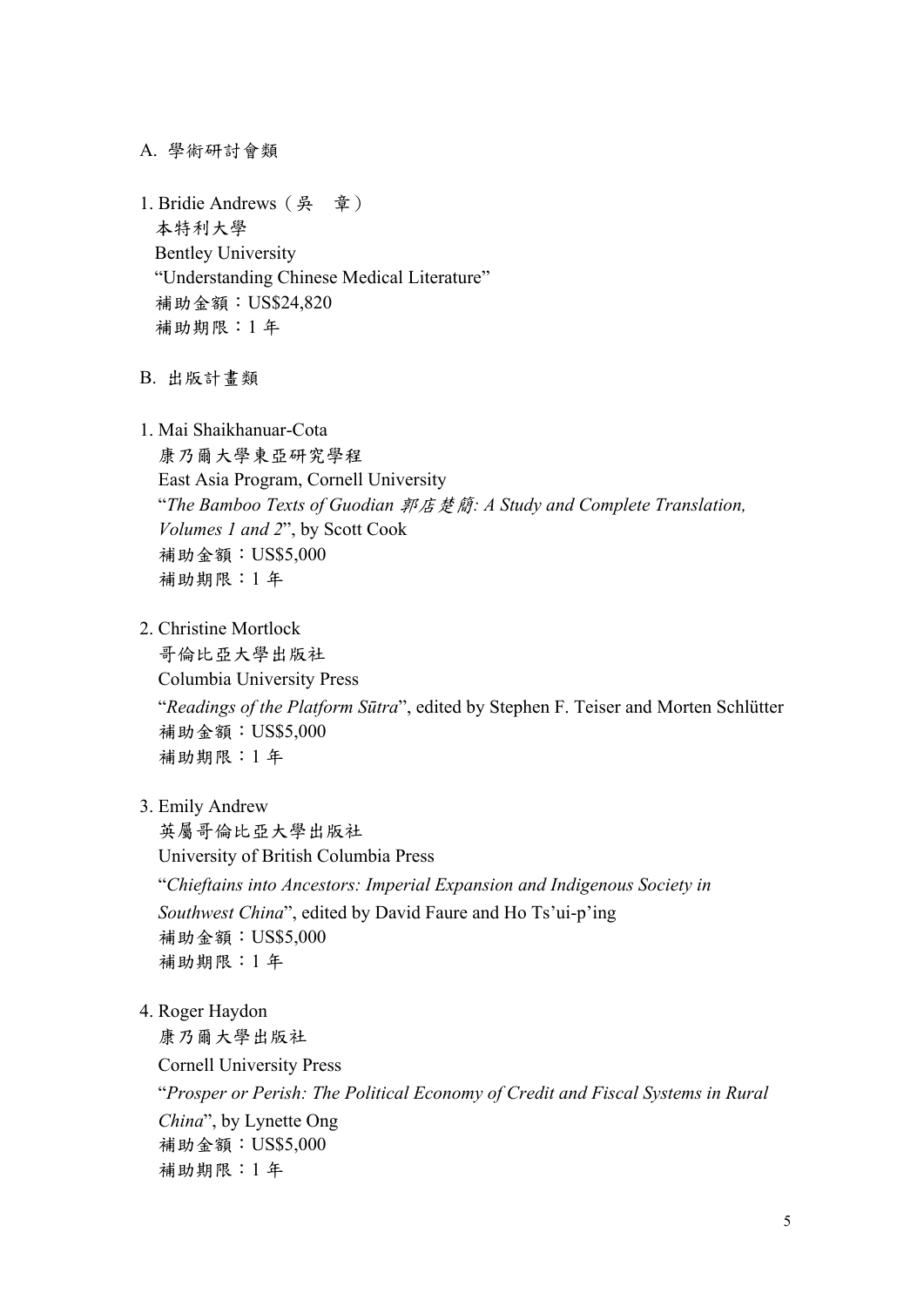(三)歐洲地區獎助名單

A. 學術研討會類

1. Max Deeg(甯梵夫) 英國卡地夫大學 Cardiff University (UK) "Xuanzang and the 'Record of the Western Regions' - Constructed Myth and Historical Reality" 補助金額:€8,000 執行期限:1 年

B. 出版計畫類

1. Vivienne Lo(羅維前) 英國倫敦大學學院 University College London, University of London (UK) "*Perfect Bodies: Sport, Medicine and Immortality*", edited by Vivienne Lo 補助金額:€5,000 執行期限:1 年

2. John O'Donovan

英國 Reaktion 圖書有限公司 Reaktion Books Ltd. (UK) "*Screen of Kings: Art, Power and Imperial Clan in Ming China*", by Craig Clunas 補助金額:€5,000 執行期限:1 年

3. Luis Saraiva

葡萄牙里斯本大學 University of Lisbon (Portugal) "Proceedings of the Conference 'History of Mathematical Sciences: Portugal and East Asia IV'", edited by Luis Saraiva 補助金額:€4,500 執行期限:1 年

4. Philippe Beaujard

法國國家科學研究院 Centre National de la Recherche Scientifique (France) "*Les mondes de l'océan Indien*" by Philippe Beaujard 補助金額:€8,000 執行期限:1 年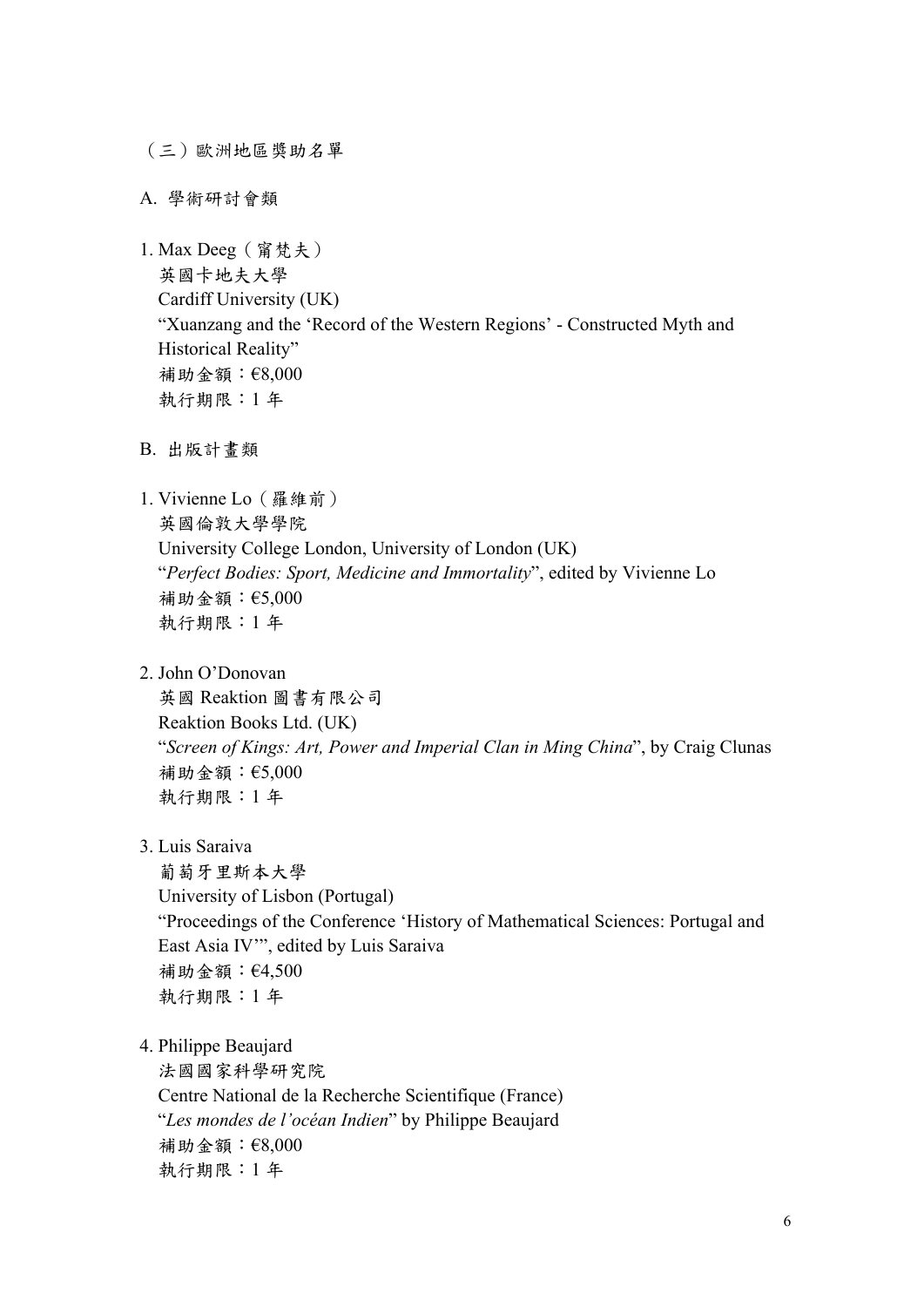(四)亞太地區獎助名單

A. 學術研討會類

1. Jan Kiely(楊凱里)

香港中文大學

The Chinese University of Hong Kong (Hong Kong) "Modern Chinese Religion: Value Systems in Transformation (Song-Yuan)"

補助金額:US\$10,000

執行期限:1 年

2. Ori Sela(石敖睿)

以色列特拉維夫大學 Tel Aviv University (Israel) "From Qing to China: Rethinking the Interplay of Tradition and Modernity, 1860-1949" 補助金額:US\$15,000 執行期限:1 年

3. John Carty

香港大學

University of Hong Kong (Hong Kong)

"Morality and Responsibility of Rulers: Early Modern Origins of a Rule of Law for World Order: Comparisons between Early Modern Europe and Imperial China" 補助金額:US\$10,000 執行期限:1 年

蔣經國國際學術交流基金會獎助計畫

2012-2013 申請需知

獎助範圍:中華文化研究、華人社會研究及臺灣研究。

申請條件:國內外研究教學機構(國內地區必須具備國際合作)。

- 開放地區:國內、美洲、歐洲及亞太地區。
- 補助類別:學術機構補助、研究計畫、資料蒐集、研討會、編著出版等。 美洲、歐洲和亞太地區另提供博士論文撰寫獎學金。
- 申請日期:一、每年 10 月 15 日(學術機構補助、研究計畫、資料蒐集、 資深學者補助等類別)

二、研討會與編著出版類每年受理兩次